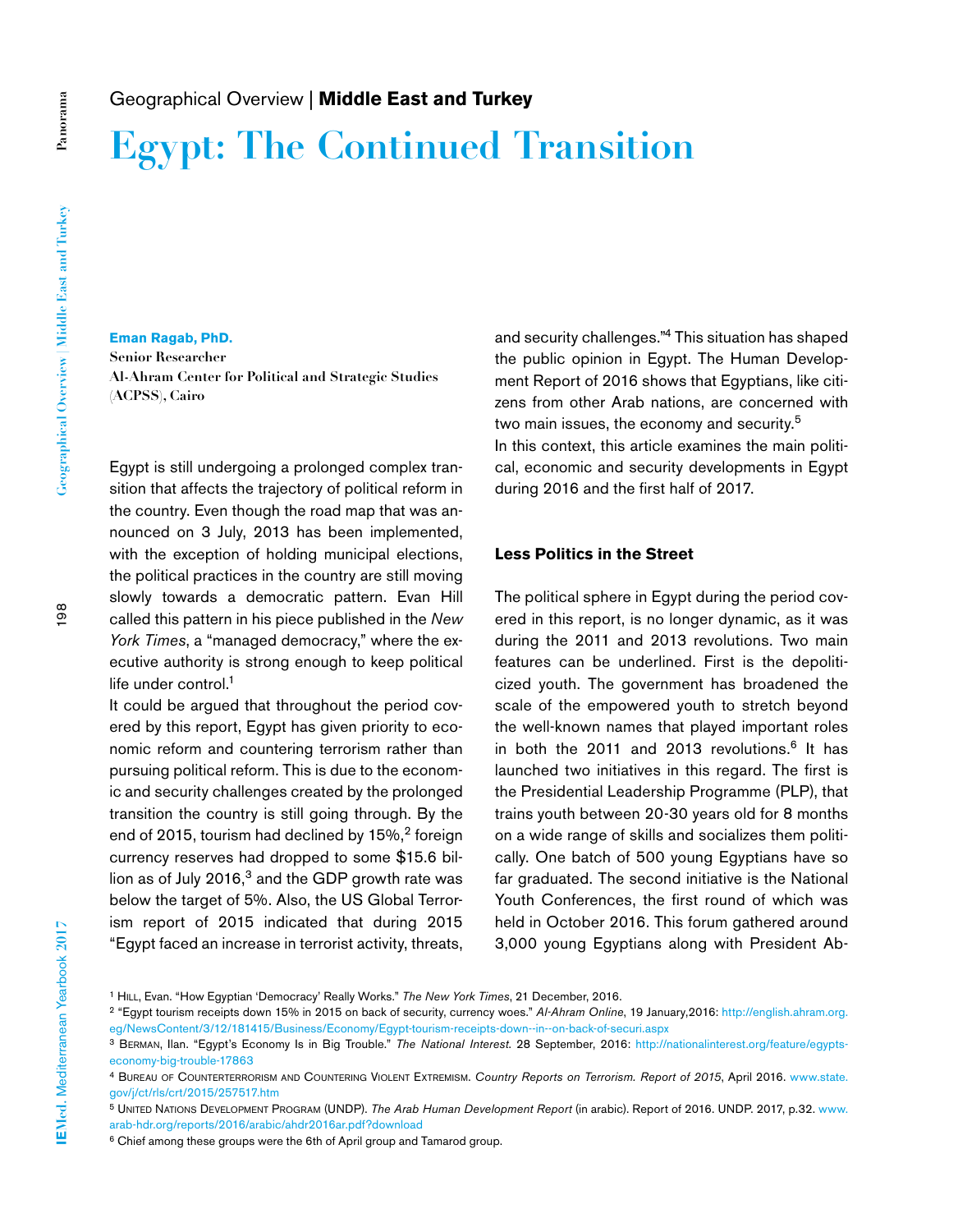delfattah Al-Sisi, and his ministers, and provided two days of sessions to discuss issues of youth representation in the Parliament, the reform of the educational system, economic reform, freedom of expression and social media.7 One of the main outcomes of this conference was the formation of a committee to pardon young people imprisoned without conviction.<sup>8</sup> Accordingly, the President pardoned 82 people on 18 November 2016<sup>9</sup> and decided to pardon a further 203.10 Similar conferences were organized in Aswan in January 201711 and in Ismailia in April 2017.

## Egypt is still undergoing a prolonged complex transition that affects the trajectory of political reform in the country

The second feature is a political sphere in the country that does not welcome any genuine political opposition. This is most obvious in the media and in the Parliament. In the media, the suspension of Amr El-Leithy's television show in October 2016, after broadcasting a video in which a tuk-tuk driver harshly criticizes living conditions in Egypt, is an indicative example.<sup>12</sup>

Regarding the Parliament, since its election in 2015, it has become the only platform through which politics is practiced in the country. During the period October 2016 - June 2017, the Parliament has raised 1,024 questions, and 498 requests for briefing.<sup>13</sup> However, according to experts, during this period, the Parliament did not practice its authority of supervising and monitoring the government effectively, and instead acted as a rubber stamp. For instance, it passed the civil society law drafted by the government without responding to the concerns of civil society organizations. According to many experts this law strengthens the government's control over NGOs.<sup>14</sup> Also, there is no opposition group inside the Parliament that adopts a genuine opposition discourse or an alternative to the policies of the government. The role of the "25/30 bloc"<sup>15</sup> as an opposition bloc is confined to criticizing the economic policies of the government,16 and never proposes a bill or prevents the passing of any bill drafted by the government.<sup>17</sup> However, many sectors in the society are still politically active and protest government policies even though the protest law has been in effect since 2013. For instance, the April 2016 protests against the agreement with Saudi Arabia over the islands of Tiran and Sanafir was organized in violation of the protest law and is considered the largest demonstration since the election of Al-Sisi.<sup>18</sup> Other small protests were organized in Alexandria and other

- <sup>7</sup> Fathy, Magdy. "The First National Youth Conference" (in Arabic). State Information Service web portal. Retrieved 13 June, 2017: http://sis.gov. eg/section/0/9764?lang=ar
- <sup>8</sup> "Egypt's Sisi pledges reviews of protest law, detentions." Reuters. 27 October, 2016. www.reuters.com/article/us-egypt-sisi-politicsidUSKCN12R2MX
- 9 "Egypt's committee to pardon youth prisoners submits new names for presidential review," *Al-Ahram Online*, 19 January, 2017: http://english. ahram.org.eg/NewsContentP/1/256400/Egypt/Egypts-committee-to-pardon-youth-prisoners-submits.aspx
- 10 "The Pardon of 203 prisoner" (in Arabic). *Youm 7 Web Portal*, 13 March, 2017: www.youm7.com/story/2017/3/13

<sup>11 &</sup>quot;The Second National Youth Conference in Aswan (27-28 January, 2017)" (In Arabic). State Information Service web portal. 28 January, 2017: www.sis.gov.eg/section/9899/9963?lang=ar

<sup>12</sup> Ezzidin,Toqa and Taha, Sakr. "Renowned TV presenter Ibrahim Eissa suspends his talk show due to ambiguous 'pressures'." *Daily News Egypt*, 1 January, 2017.

<sup>13 &</sup>quot;The Performance of the Parliament during the Second Legislative Session" (in Arabic), *The Egyptian Parliament Web portal*, 6 July, 2017: http://www.parliament.gov.eg/home/Parliament\_Reports\_main.aspx?flag=3

<sup>14 &</sup>quot;Egypt: Draft Law Bans Independent Civil Society Groups." *Human Rights Watch web portal*, 28 November, 2016: www.hrw.org/ news/2016/11/28/egypt-draft-law-bans-independent-civil-society-groups

<sup>15</sup> This is formed by 30 members of the Parliament. See: Salama, Hassan. "The Performance of the Bloc and Political Parties in the Parliament"(in Arabic), *Parliamentarian Issues*, Issue 53, October 2016, pp.46-48.

<sup>16</sup> Essam El-Din, Gamal. "Parliament divided on economic reforms." *Al-Ahram weekly*, Issue 1319, (10-16 November 2016).

<sup>17</sup> Ramzy, Sameer. "Party Coalitions in the Parliament" (in Arabic). *Al-Badeel Center for Planning and Strategic Studies website*, 3 October, 2016 http://pss.elbadil.com/2016/10/03/; Saad, Ragab. "All the President's MPs: The Egyptian Parliament's Role in Burying Human Rights and Silencing Dissent." *Stratfor Web Portal*, 29 June, 2017. https://worldview.stratfor.com/article/all-president-s-mps-egyptian-parliament-s-roleburying-human-rights-and-silencing-dissent

<sup>18 &</sup>quot;Final court ruling declares Egyptian sovereignty over Tiran and Sanafir islands." *Mada Masr*, 16 Jan, 2017, www.madamasr.com/en/2017/01/16/ news/u/final-court-ruling-declares-egyptian-sovereignty-over-tiran-and-sanafir-islands/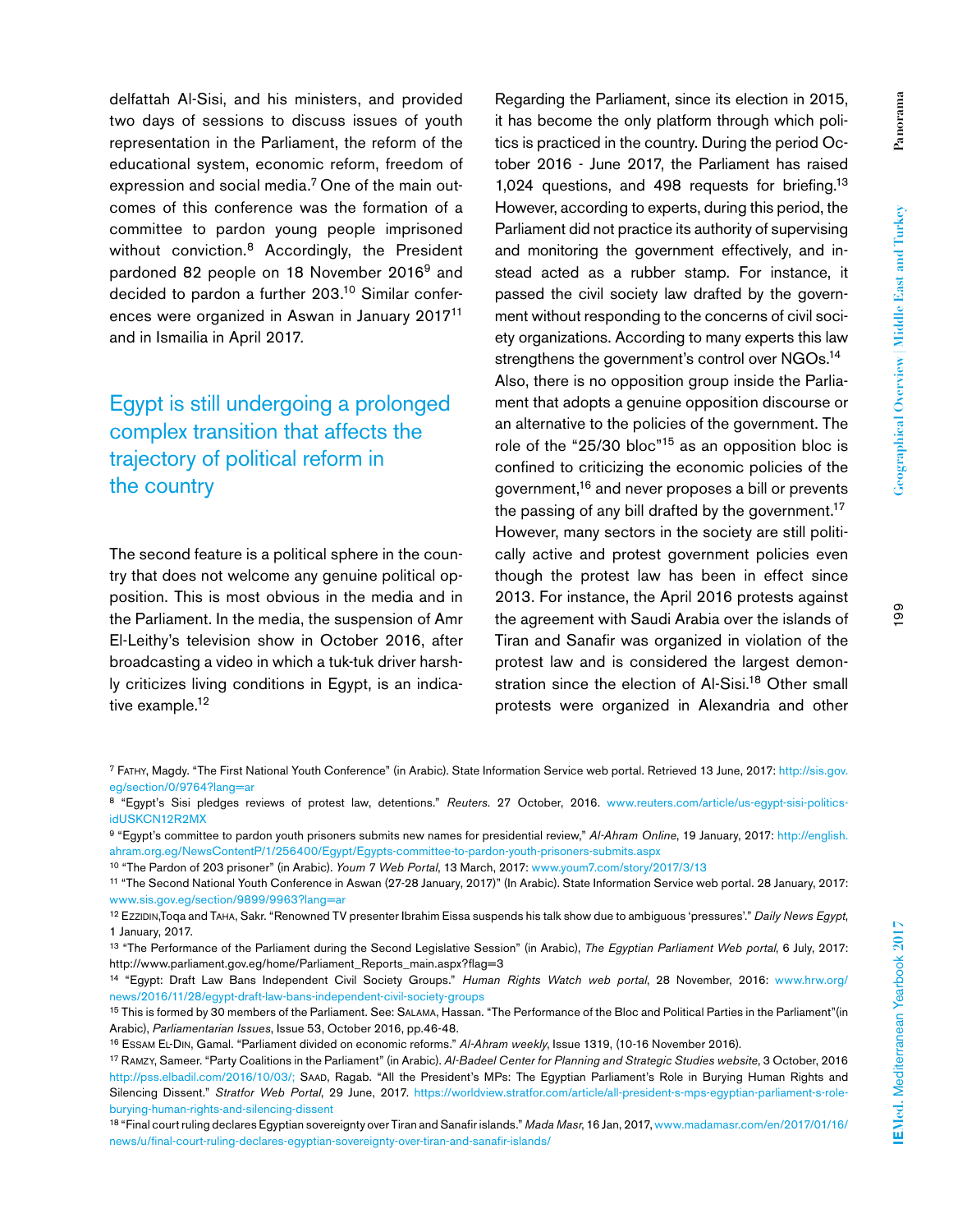governorates on June 15, 2017 following the ratification of the agreement by the Parliament.19

Also, according to the Egyptian Centre for Social and Economic Rights, the total number of labour and worker protests during 2016 reached 1,736,<sup>20</sup> while there were 933 in 2015, and 1,655 during  $2014<sup>21</sup>$  The dominant feature of these protests is that they are short, focused on a single cause and in many cases spontaneous.

### **Recovering the Economy Is the Priority**

By the end of 2015, the need for receiving a loan from the International Monetary Fund (IMF) was necessary to spur the economy. This required having a government capable of adopting the economic reforms needed to meet the conditions of the IMF, which led to two government reshuffles during this period, one in March 2016,<sup>22</sup> and the second in February 2017.23 Since then, a number of economic reforms have been adopted. These reforms include the devaluation of the national currency by 50%, the cutting of fuel subsidies and the implementation of value added tax (VAT). The government is also adopting gradual subsidy reform policies in order to dedicate subsidies to the disadvantaged in society.<sup>24</sup>

It has also launched a number of mega economic projects in order to resuscitate the economy. These projects include expanding the Suez Canal, the 1.5 million Feddan land reclamation project,<sup>25</sup> establishing new cities (East Port Said, New Ismailia, New Alamain, a new administrative capital, and the integrated city on the Galala Plateau ), the Golden Triangle Project that creates an economic zone through connecting the industrial centers of Qena, Safaga and al-Quseir, and the national project for developing 4,800 km of roads. It also adopted a developmental project in Sinai aimed at establishing fish farms, 15 marble factories, two lines for cement production, industrial zones, agricultural areas (not less than 200,000 feddans), and two sewage water treatment plants at the Sarabium and El-Salam canals. 26

According to many economic experts, such projects will only yield positive impacts in the medium and long terms. For instance, the Suez Canal project is expected to create 1 million new jobs, expanding industrial production and increasing revenue by 2023.27

Also, the reforms adopted by the government in order to meet the IMF's conditions are having a negative effect on the middle class and has not yet led to any positive change in the economic indicators. For instance, the GDP growth rate during the first half of 2017 decreased to 3.4%. According to the World Bank, the "growth was constrained by severe shortages in hard currency, an overvalued exchange rate and sluggish growth in Europe, Egypt's main trading partner."<sup>28</sup>

### **Terrorism Is the Main Challenge**

Terrorism continues as a threat to national security in Egypt. However, the capabilities of the security forces to prevent terrorist attacks are developing on a slow scale, which explains why the terrorists are still capable of carrying out attacks not only in Northern Sinai but on the mainland as well.

200

<sup>19 &</sup>quot;Security Suppress Tiran and Sanafir Protests" (in Arabic). *Al-Masry al-Youm Newspaper*. 17 June, 2017; "Protests in Alexandria against Tiran and Sanafir Agreement"(in Arabic). *Al-Masry al-Youm Newspaper*. 15 June, 2017.

<sup>20 &</sup>quot;Press Release: 1736 protests in Egypt in 2016" (in Arabic). *Egyptian Center for Social and Economic Rights Web Portal*, Dec 25,2016. http:// ecesr.org/2016/12/25/

<sup>21</sup> Hamzawy, Amr. "Workers Protests 2013-2016" (in Arabic). *Al-Shorouk newspaper*, 4 November, 2016. www.shorouknews.com/columns/view. aspx?cdate=04112016&id=cb9f37f4-53cf-4aef-a4ac-2ea1f257325f

<sup>22 &</sup>quot;The Governmental Reshuffle" (in Arabic), *Al-Wafd News Portal*, 23 March, 2016: https://alwafd.org/

<sup>23 &</sup>quot;The Governmental Reshuffle" (in Arabic). *Youm7 Web Portal*, 14 February, 2017. www.youm7.com/story/2017/2/14

<sup>24</sup> It was adopted in 2012, but not implemented until the election of Al-Sisi. See: "Egypt's Impending Subsidy Crisis." *Egypt Oil and Gas web portal*, July 2012: www.egyptoil-gas.com/publications/egypts-impending-subsidy-crisis/

<sup>25 &</sup>quot;Sisi inaugurates 1st phase of 1.5 million feddan reclamation project." *Mada Masr*, 31 December, 2015. www.madamasr.com/en/2015/12/31/ news/u/sisi-inaugurates-1st-phase-of-1-5-million-feddan-reclamation-project/

<sup>26 &</sup>quot;The Mega National Projects…A Locomotive of Development." *State Information Service Web Portal*. Retrieved 9 July, 2017. www.sis.gov.eg/ section/337/4683?lang=en-us

<sup>&</sup>lt;sup>27</sup> Harding, Henry, "Analysis: Egypt's economy five years after the revolution." In *Middle East Eye*, 23 January 2016: www.middleeasteye.net/ news/analysis-egypts-economy-5-years-after-revolution-1084797209

<sup>&</sup>lt;sup>28</sup> "Egypt's Economic Outlook- April 2017." In the World Bank web portal: www.worldbank.org/en/country/egypt/publication/economic-outlookapril-2017